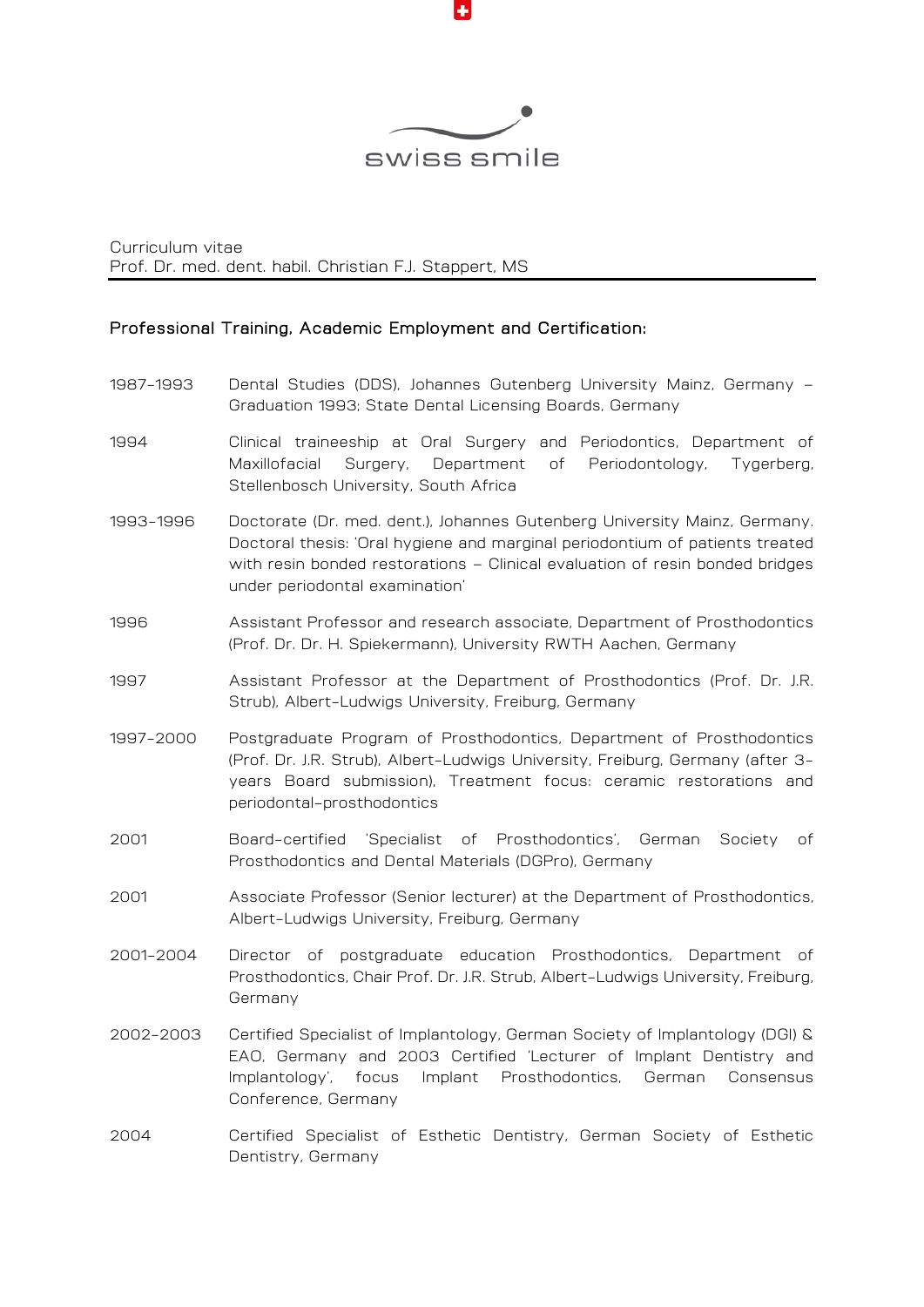

- 2004 Visiting Research Professor, scholarship, Department of Biomaterials & Biomimetics (Prof. Dr. V. Thompson/ Prof. D. Rekow), NYUCD, New York, NY,USA
- 2004-2006 Integrated Master of Science Studies 'Biomaterials and Biomimetics', Graduate School of Arts and Science, New York University, New York; advanced postgraduate training in Periodontics and Implant Dentistry, Department of Periodontology and Implant Dentistry (Prof. Dr. D. Tarnow), New York University College of Dentistry, NY, NY, USA
- 2006 M.S., Master of Science 'Biomaterials and Biomimetics', Graduate School of Arts and Science, New York University, New York (US), Master thesis: 'Failure modes and fatigue reliability of two glass ceramics tested in a bilayer model.' New York: NY University Graduate School of Arts and Science; 2006:1-122.
- 2006 Appointment tenure-track Assistant Professor, New York University College of Dentistry, NY, NY, USA
- 2007 Appointed Faculty of New York University College of Dentistry, NY, NY, USA
- 2007-2012 Director of Aesthetics and Periodontal Prosthodontics, Department of Periodontology and Implant Dentistry (Prof. Dr. D. Tarnow), and associated Principal investigator at the Department of Biomaterials & Biomimetics (Prof. Dr. V. Thompson/ Prof. D. Rekow), NYU College of Dentistry, New York, NY, USA
- 2008 Habilitation, 'Venia legendi' and Privatdozent, Prosthodontics, Albert-Ludwig's University Freiburg, Germany
- Since 2008 'Privatdozent', Department of Prosthodontics, Albert-Ludwigs University Freiburg, Germany
- 2012 Appointed 'Extraordinary Professor' (APL Professor) of the Albert-Ludwigs University Freiburg, Germany
- 2012 Appointed 'Professor and Director' of Implant Periodontal Prosthodontics, Department of Periodontics, University of Maryland School of Dentistry, Baltimore, USA
- 2012-2015 Professor and Director, postgraduate program of 'Periodontal Prosthodontics and Implant Dentistry', Department of Periodontics, University of Maryland, School of Dentistry, and 2015 also affiliated Director of 'Advanced General Dentistry' (Prof. Dr. D. Barnes), University of Maryland, School of Dentistry
- Since 2012 Extraordinary Professor of the Albert-Ludwigs University Freiburg, Germany
- Since 2015 Cooperation with New York University, New York, NY, USA and the University of Maryland, Baltimore, MD, USA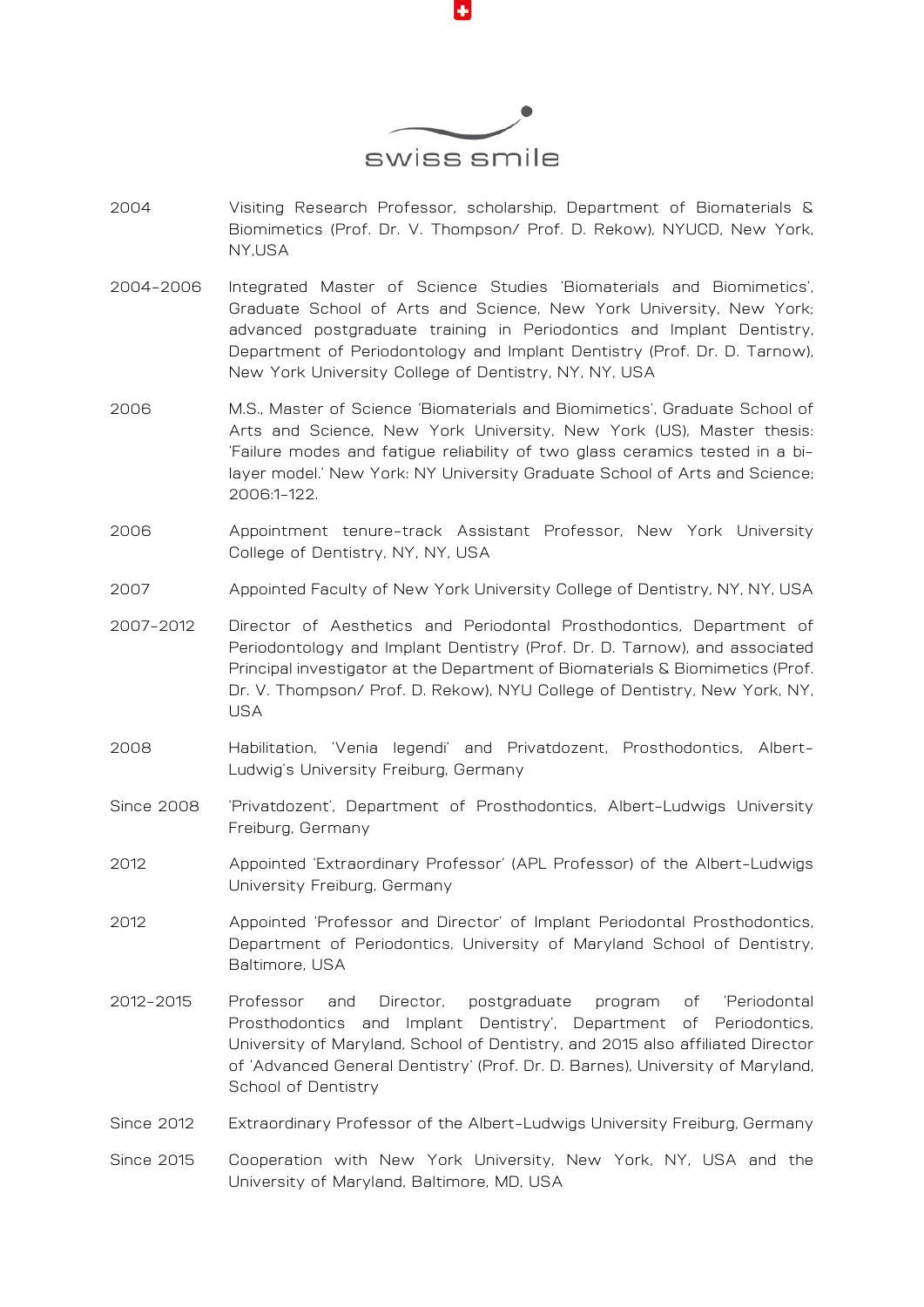

Since 2015 Executive Medical Director, CMO & CTO, Swiss Smile Holding AG, Zurich, Switzerland

Private Practice, Bahnhofstrasse, Zurich, Switzerland

# Research & Education:

Dr. Stappert's scholarly activities are a combination of laboratory/translational and clinical research, with an emphasis on reliability of dental materials, clinical ceramic restorations and biologic implant considerations. Much of his work is strongly collaborative, based initially on his academic investigations (Prof. Dr. J. Strub) at the Albert-Ludwigs University of Freiburg, Germany. The opportunity to participate as a young investigator on a 5-year multi-center National Institutes of Health (NIH) grant at NYU (New York University, NIST, Princeton, University of Maryland, Sydney University), granted to Prof. Dr. E. Dianne Rekow and Prof. Dr. Van Thompson, to investigate the failure mechanisms of all-ceramic structures and fatigue behavior of all-ceramic restorations, and the team approach to investigate tissue management and the perio-implant interface at the Department of Implant Dentistry (Prof. Dr. D. Tarnow) had a strong impact on his academic career.

Dr. Stappert has published over 90 scientific papers, book chapters and peer reviewed publications. He gave more than 300 national and international lectures at dental conferences, study clubs and academic meetings. He is editorial board member and reviewer of numerous scientific dental journals, and active member inter alia at the AO, AAED as well as GNYAP, and past president and current treasurer of the IADR Prosthodontics Research Group. Most current, co-author of Dr. Ronald Goldstein, Dr. Ernesto Lee and Dr. Stephen Chu for the new edition of the book 'Goldstein's Esthetics in Dentistry' 2018.

### Professional Membership:

- Swiss Dental Association (SSO)
- German Society of Dentistry and Oral Medicine (DGMKG)
- German Society of Prosthodontics and Dental Materials (DG Pro)
- European Association of Dental Implantology (DGI)
- German Association of Esthetic Dentistry (DGÄZ)
- International Association of Dental Research (IADR)
- Academy of Osseointegration (AO)
- Greater New York Academy of Prosthodontics (GNYAP)
- American Academy of Esthetic Dentistry (AAED)
- German Association of Periodontology (DG Paro)
- Society of Color and Appearance in Dentistry (SCAD)
- Academy of Microscope Enhanced Dentistry (AMED)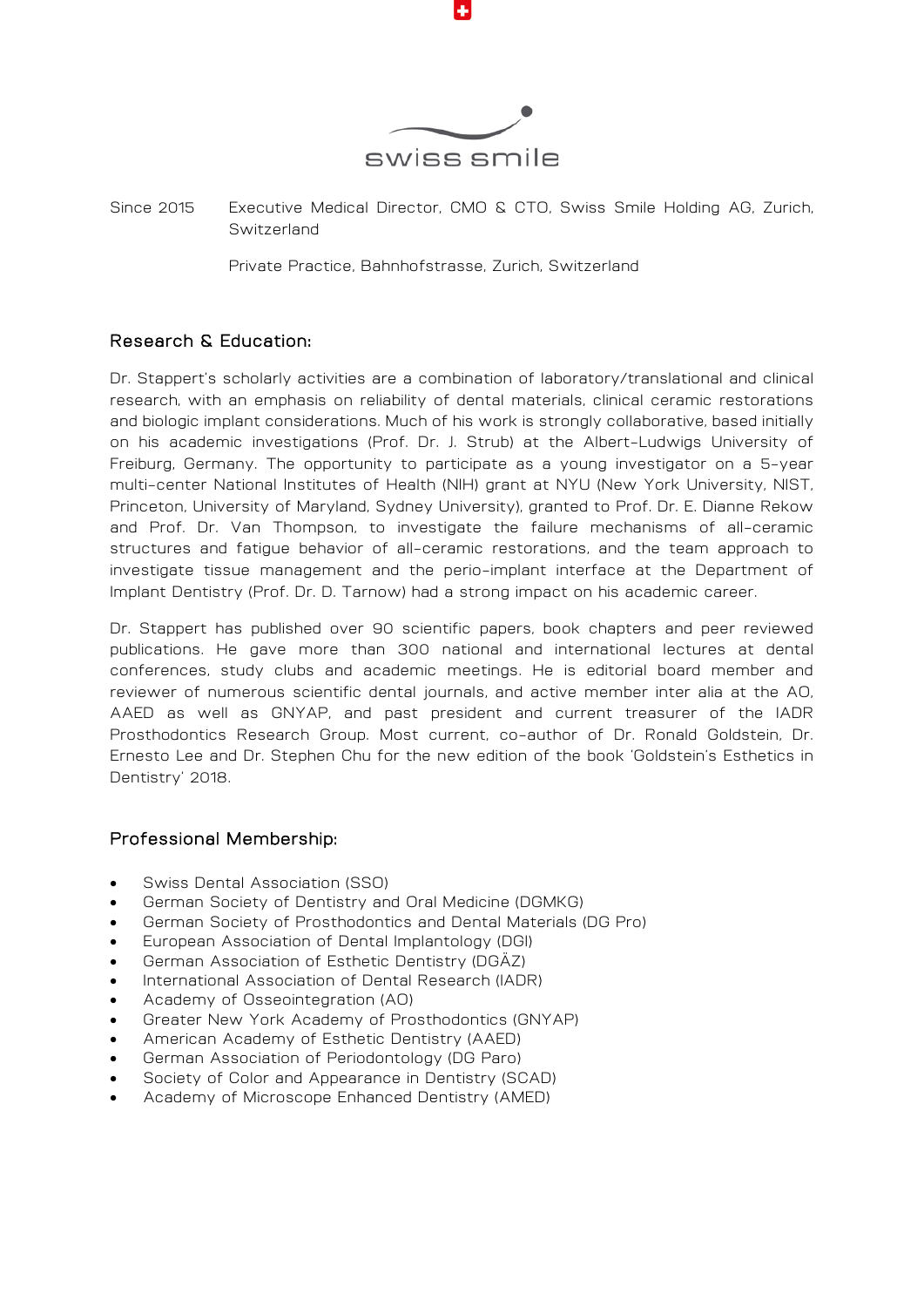

#### Representative Publications:

- Fickl S, Kauffmann F, Stappert CF, Kauffmann A, Schlagenhauf U. 'Scar Tissue Formation Following Alveolar Ridge Preservation: A Case Control Study. [Int J](https://www.ncbi.nlm.nih.gov/pubmed/29240203)  [Periodontics Restorative Dent.](https://www.ncbi.nlm.nih.gov/pubmed/29240203) 2018;38(1):e1-e7.
- Guess PC, Selz CF, Voulgarakis A, Stampf S, Stappert CF. 'Prospective clinical study of press-ceramic overlap and full veneer restorations: 7-year results.' Int J Prosthodont. 2014;27(4):355-8.
- Tarnow DP, Chu SJ, Salama MA, Stappert CF, et al. 'Flapless Postextraction Socket Implant Placement in the Esthetic Zone: Part 1. The Effect of Bone Grafting and/or Provisional Restoration on Facial-Palatal Ridge Dimensional Change-A Retrospective Cohort Study.' Int J Perio Rest Dent. 2014, 34(3):323-31.
- Fickl S, Fischer KR, Jockel-Schneider Y, Stappert CF, Schlagenhauf U, Kebschull M. 'Early wound healing and patient morbidity after single-incision vs. trap-door graft harvesting from the palate-a clinical study.' Clin Oral Investig. 2014;18(9):2213-9.
- Agnini A, Salama MA, Agnini AM, Salama H, Stappert CF, Romeo D. 'RevitaliZe Patient Solutions: preliminary results from a single cohort prospective study using Screw-Vent TSVT implants'. Quintessence. 2014;30(1):5-12.
- Kimmich M, Stappert CF. 'Intraoral treatment of veneering porcelain chipping of fixed dental restorations – Review and clinical application'. J Am Dent Assoc, 2013;144(1):31- 44.
- Agliardi EL, Pozzi A, Stappert CF, Benzi R, Romeo D. 'Immediate fixed rehabilitation of the edentulous maxilla: a prospective clinical and radiological study after 3-years of loading'. Clin Implant Dent Relat Res. 2014;16(2):292-302.
- Agnini A, Agnini AM, Romeo D, Chiesi M, Pariente L, Stappert CF.'Clinical Investigation on axial versus tilted implants for immediate fixed rehabilitation of edentulous arches: Preliminary results of a single cohort study.' Clin Implant Dent Relat Res. 2014;16(4):527- 39.
- Ciurana X, Vela X, Calvo CJ, Nart J, Stappert CF. 'Effect of platform switching on collagen fiber orientation around dental implants. A histological animal study.' Int J Oral Max Impl, 2012;27(5):1116-22.
- Baldassarri M, Stappert CF, Wolff MS, Thompson VP, Zhang Y. Residual stresses in porcelain-veneered zirconia prostheses. Dent Mater, 2012 Aug;28(8):873-9.
- Stappert CF, Baldassarri M, Zhang Y, Stappert D, Thompson VT. Contact fatigue response of porcelain-veneered alumina model systems. J Biomed Mater Res B Appl Biomater, 2012;2(100B):508-515.
- Stappert CF, Baldassarri M, Zhang Y, Haenssler F, Rekow E, Thompson VT. `Fatigue failure modes and reliability of implant-supported aluminium-oxide fixed dental prostheses`. Clin Oral Impl Res, 2012;23(10):1173-80.
- Baldassarri M, Zhang Y, Thompson VT, Rekow ED, Stappert CF. 'Reliability and failure modes of implant-supported zirconium-oxide fixed dental prostheses related to veneering techniques.', J Dent, 2011; 39(7):489-98.
- Baldassarri M, Hjerppe J, Romeo D, Fickl S, Thompson VT, Stappert CF. 'Marginal Accuracy of three Implant Ceramic Abutment Configurations', Int J Oral Max Impl, 2012;27(3):537-43.
- Stappert CF, Tarnow DP, Tan JH, Chu SJ. 'Proximal contact areas of the maxillary anterior dentition', Int J Perio Rest Dent. 2010; 10: 471-7.
- Mitsias ME, Pines, MS, Silva N, Stappert CF, Thompson, VP, `Reliability and Fatigue Damage Modes of Zirconia and Titanium Abutments`. Int J Prosthodont. 2010; 23:56- 59.

Publication link: https://www.ncbi.nlm.nih.gov/pubmed/?term=stappert+C